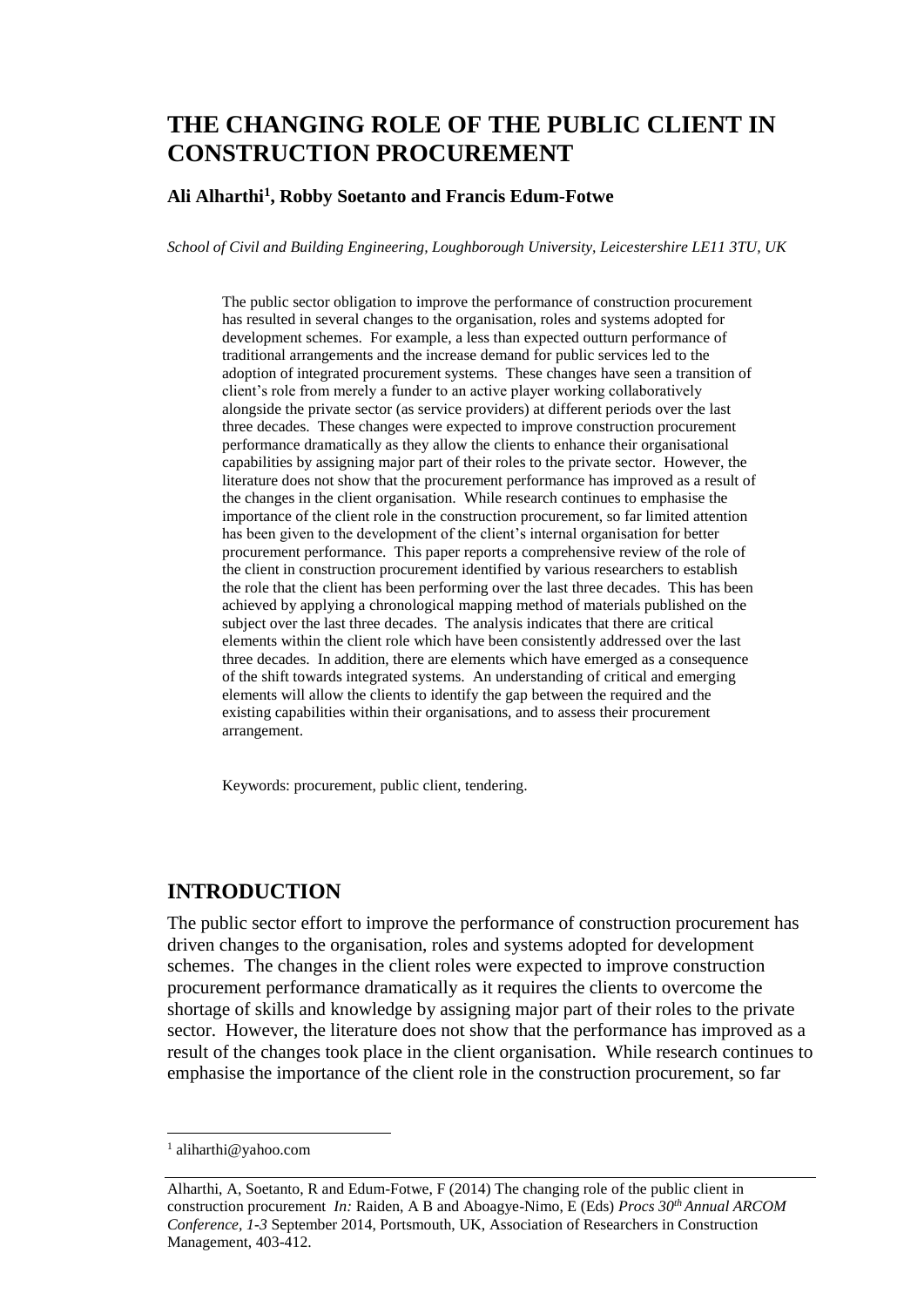limited attention has been given to the development of the client's internal organisation for better procurement performance.

Increasing value and complexity of construction projects over time resulted in the development of different models to aid the construction client in selecting design, construction, management and financial services procurement packages (Kumaraswamy and Dissanayaka, 1998). Masterman (2002) highlighted that client's organisation characteristics and culture is the key factor in developing a sound procurement strategy. Depending on the characteristics of the client team, the procurement strategy may involve third parties (consultants) to support the client objectives of achieving better performances in the project delivery. For public projects, the success and productivity of the relationship for the client and these parties depends on the mutual understanding between the public sector and the consultancy firms (Turner, 2002; Office of Government Commerce, 2003). In addition, Mitchell *et al*. (2011) claimed that the development of the construction project is fragmented between different organisations that have separate objectives and priorities. Inefficient integration between all these parties urges the improvement of procurement in the construction industry (Bankvall *et al*., 2010). Cohen and Eimicke (2008) argued that the public sector manager should learn to work within multi-organisation network and learn how to identify the most critical influencing factors in managing the relationship.

To overcome these current challenges, client procurement planning approach should be improved with re-allocation of responsibilities, the use of cost based strategies, early contractor involvement, the development of framework agreements, and the adoption of a systematic and strategic approach (Meehan and Bryde, 2011; Watermeyer, 2012). However, Kashiwagi (2008) has argued that, apart from the use of alternative procurement systems, the application of the best-value concept and principles of efficiency, accountability and appropriate transfer of risk and control are several key elements in maximizing value and sustainability of construction activities. This could be achieved with early planning, minimizing contractors direction and management, and minimizing confusion.

Given the above challenges to improve performance, a comprehensive review of the role of the client in construction procurement identified by various scholars has been undertaken to provide a greater understanding of the role that the client has been performing over the last three decades. This has been achieved by applying a chronological mapping method of published literature on the subject over the last three decades.

#### **Changes in procurement systems**

Procurement from Ancient Syrian and Greek culture to modern nation has achieved broad social outcomes, and public clients can utilise their purchasing power through the adoption of integrated procurement framework, driven by economic, environmental, and equity values (Nijaki and Worrel, 2012). The construction sector in last five decades has noticed changes in the adoption of different procurement systems. The changes are argued due to several reasons such as client attitude, economic situation, and expectation of procurement outcomes. Particular focus has been given towards integrating design and construction in order to deliver the expected performance of the client. Figure 1presents changes in the adoption of various procurement systems in the UK during the period from 1987 up to 2010. Up to 1998, the separated procurement was the most dominant system, but at the same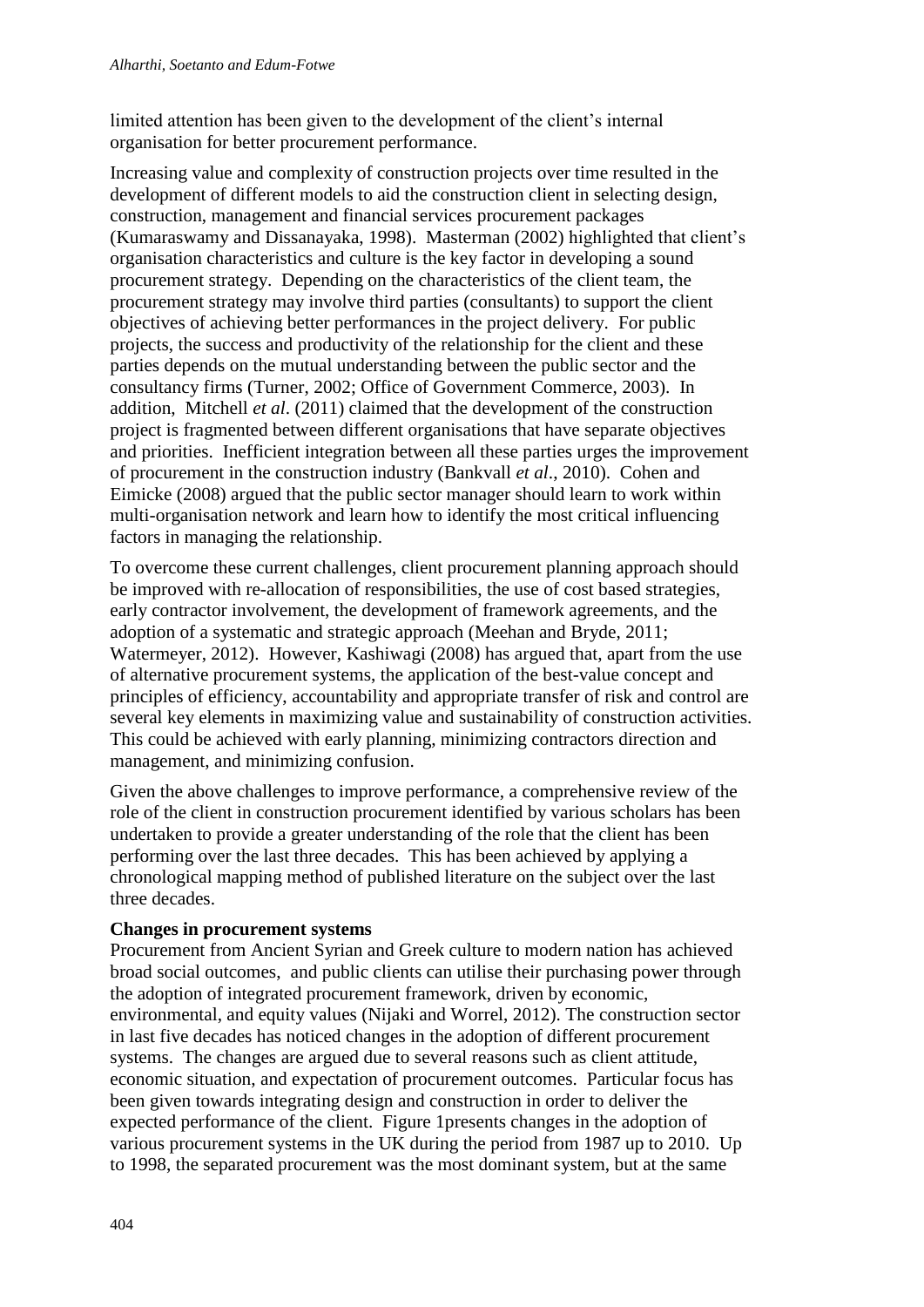time design and build was becoming more popular. Since 1998 separated and design and build procurement systems have been relatively getting equal share of the construction procurement value. Masterman (2002) argues that the changes in procurement systems since 1945 are mainly a result of transformation in client attitudes and needs more than any other factors.



*Figure 1 Changes in adoption of various procurement systems in the UK (source: RICS 2010)* 

On the other hand , Pietroforte and Miller (2002) show that the US government uses a range of systems in procuring construction, operation and maintenance of public facilities depending on economic and social situations. While the adoption of the procurement systems continue to vary, the shortage of work in the 1980s led to a tighter competition and more projects with lower prices being completed within budget and time (Griffiths, 1989). Similarly, Love *et al*. (1998) argued that economic downturn and recession will continue to have a significant effect on the way construction projects are procured.

The review of UK Government reports by Murray and Langford (2003) about public procurement conclude that reports before 1994 provided general and unclear improvement recommendations. In contrast, Latham (1994) and Egan (1998) reports provided the Government with the mechanisms and specified targets, which helped in developing key performance indicators whereby performance could be measured (Masterman, 2002; Murray and Langford, 2003). The period following Egan (1998) report shows a direction toward the adoption of integrated procurement systems with a desire for implementing performance indicators to assess the efficiency of the construction procurement.

The new models of construction procurement in the UK are driven towards team integration and collaboration (Cabinet Office, 2014). The Cabinet Office Guide argues the client should lead the development of processes and systems that are easily adaptable to any procurement system. Similarly, the new changes introduced in PFI2 framework (Treasury, 2012) such as increasing the public client equity and returning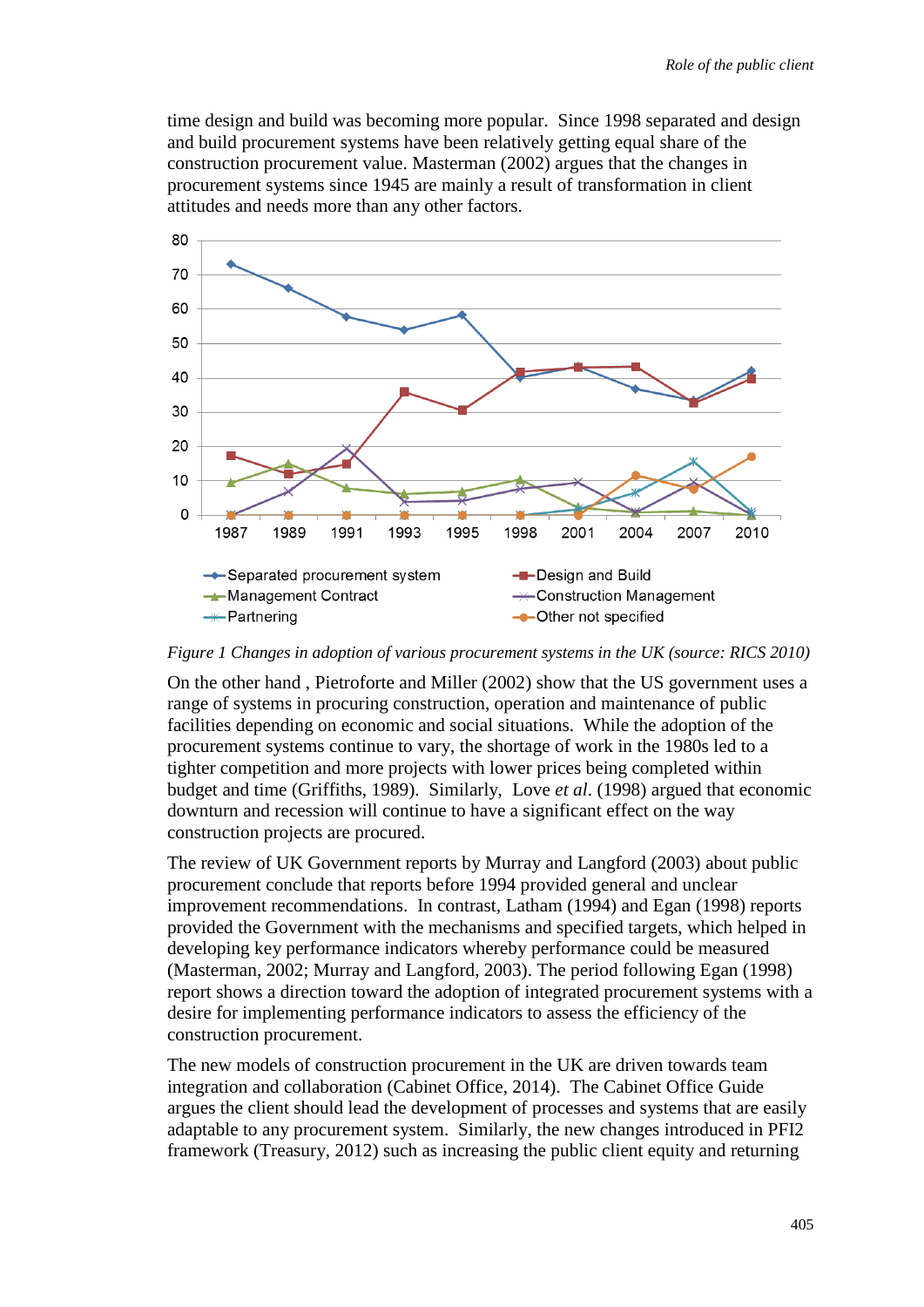some of the soft services suggest an increasing role of clients in the public sector construction.

# **RESEARCH METHOD**

This study was conducted in several phases comprising: literature review, data collection, data analysis, findings, discussion and conclusion. Initially, the historical development of the procurement system was reviewed. Cooper (2010) suggested that accumulation of past research is necessary condition for systematic knowledge building. Then, a selection of papers relevant to the procurement systems and the client role were obtained from journals and conference proceedings published between 1984 and 2014. Keyword search was used to identify the selected papers. Cooper (2010) further argued that secondary research channels such as Journals, proceedings and government reports grant useful information for the primary research.

The review on the papers emphasised the importance of client role in attaining effective construction procurement. A comprehensive list of the procurement activities was extracted mainly from ISO (2011), RIBA ( 2013), (Office of Government Commerce, 2003) and ECI client best practice guide (ECI, 2013). A total of 450 papers were found to be relevant to the role of the client in the construction procurement. Further review of the abstracts resulted in shortlisting 200 papers which were classified into three categories based on the date of publication: 1984 to 1993, 1994 to 2003 and 2004 to 2014. After that, a random sample of 25 papers was selected from each category and the review focused on these papers as the source for identifying the changing roles of the client during that period of time. Due to space limitation, a complete list of papers is not included in this paper. The client role in each of the selected sources is presented in Table 1. The initial observation suggests that papers published in the last decade (period between 2004 and 2014) attributed more tasks to the client organisation in order to improve the performance in the construction procurement.

# **ANALYSIS RESULTS**

The published papers have consistently addressed some of the roles, where other roles addressed for some period of time. Table 1 illustrate the frequency each role is considered during the last three decades.

## *Development of the project brief*

The development of the project briefing reflects client capabilities in handling other roles such as risk management, requirement management, and selection method. The development of the project brief is the task that has been extensively researched in relation to the client organisation, especially during the most recent published literature (period of 2003 to 2014). This may be due to the growing realisation of the importance of good briefing to project performance and the need to enhance the client capability to undertake such important role. The client organisation is required to include comprehensive information about the project for example project scope, objectives, milestones, quality expectation, list of stakeholders, operation need and deliverables. Deficiency in the client brief leads to major changes at the design phases. These changes are most likely to cause delays to the project schedule and incur the client organisation additional costs.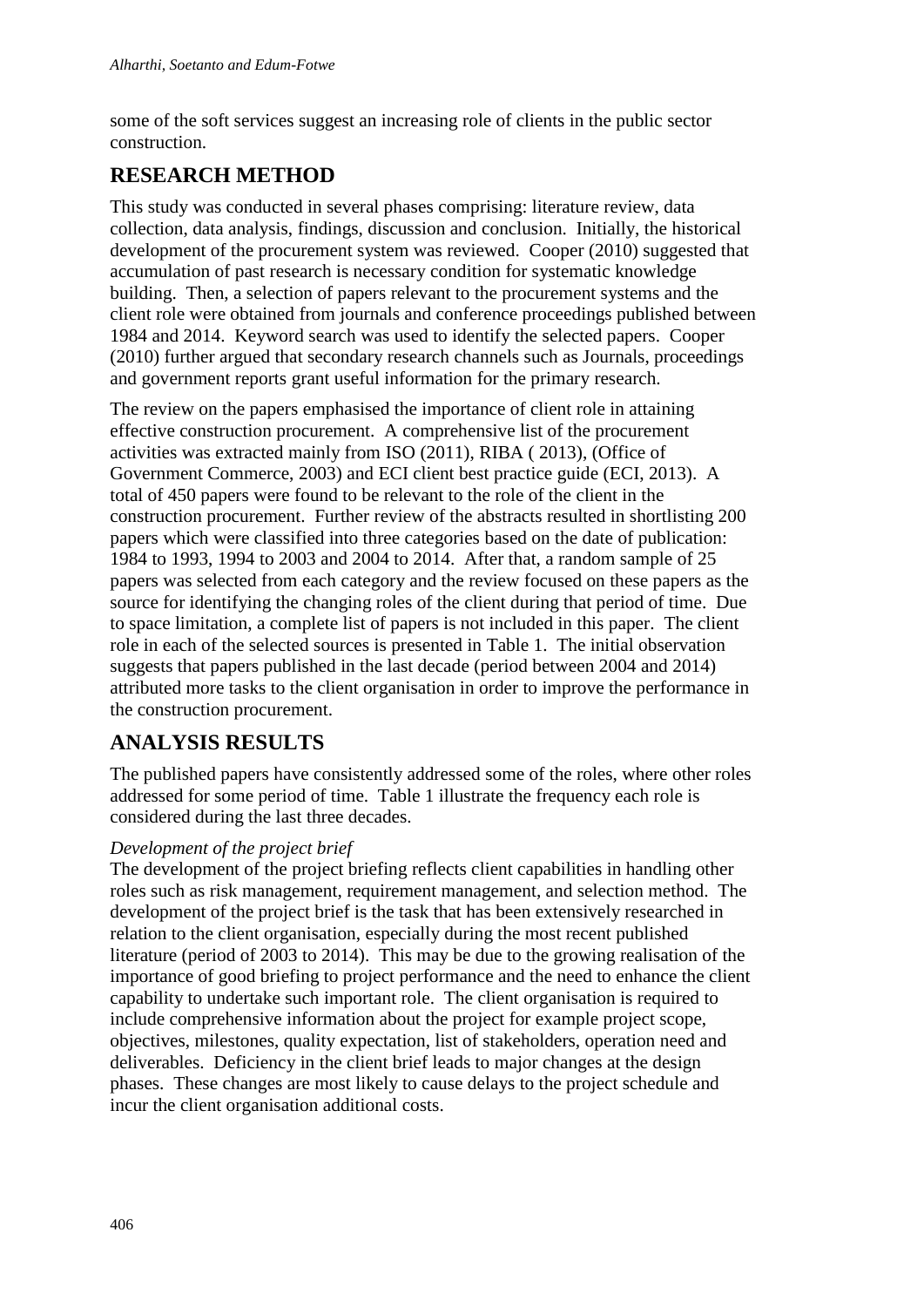| <b>Role descriptions</b>                            | No. of sources attributed the role to |                |                |
|-----------------------------------------------------|---------------------------------------|----------------|----------------|
|                                                     | the client                            |                |                |
|                                                     | 1984-1993                             | 1994-2003      | 2004-2014      |
| <b>Procurement strategy</b>                         | 4                                     | 6              | 6              |
| Selection of procurement Route                      |                                       | 3              | 4              |
| <b>Team Building</b>                                | 7                                     | 3              | 3              |
| <b>Project brief</b>                                | 3                                     | $\overline{c}$ | 6              |
| <b>Risk Management</b>                              | 3                                     | 3              | 4              |
| Risk allocation<br>$\blacksquare$                   | $\overline{2}$                        | $\overline{2}$ | 4              |
| Monitoring and reporting risk<br>٠                  |                                       | $\mathbf{1}$   | 1              |
| <b>Performance management</b>                       | 3                                     | 1              | 4              |
| Performance assessment<br>٠                         |                                       |                | 1              |
| Regular Feedback<br>٠                               | $\overline{2}$                        |                |                |
| <b>Procurement method</b>                           | $\blacksquare$                        |                | 5              |
| Identify source of funding                          | 4                                     | 4              | 3              |
| Contractor selection method<br>٠                    | 5                                     | 3              | 4              |
| Consultant selection method<br>$\blacksquare$       | 1                                     | $\mathbf{1}$   | $\overline{2}$ |
| <b>Project Initiation</b>                           |                                       | $\mathbf{2}$   | 5              |
| Identify need of consultancy services<br>٠          | 1                                     |                | 4              |
| Set out procurement objectives and outcomes<br>٠    | 6                                     | 7              | 5              |
| <b>Test Market</b><br>٠                             | 1                                     |                | 2              |
| Project Planning<br>٠                               | 2                                     |                | 1              |
| Value management<br>٠                               | $\overline{2}$                        |                | 4              |
| Agreeing project objectives with stakeholders<br>×, |                                       |                | $\overline{2}$ |
| Project control                                     |                                       |                |                |
| Requirement management<br>٠                         | 7                                     | 8              | 6              |
| Change control<br>٠                                 |                                       | 1              | 3              |
| Quality management<br>$\blacksquare$                | 4                                     |                |                |
| Obtaining authorities approvals<br>٠                | 1                                     |                |                |
| Periodic systematic audit<br>٠                      | 1                                     |                |                |
| <b>Tendering and award</b>                          | 1                                     |                | 3              |
| Award criteria                                      |                                       |                | 3              |
| Set quality/prices criteria<br>٠                    |                                       |                | 3              |
| <b>Operation and maintenance/ Facilities</b>        | 5                                     |                | $\overline{2}$ |
| management                                          |                                       |                |                |
| <b>Project design</b>                               |                                       |                |                |
| Concept design                                      | 1                                     |                |                |
| Design management                                   |                                       |                | 3              |
| <b>Information coordination</b>                     |                                       | 5              |                |
| <b>Standardisation</b>                              | $\overline{2}$                        |                |                |

#### *Table 1: Project activities in which the client has a role to play*

#### *Risk management*

When selecting an appropriate procurement system for a construction project, the client considers the provision to transfer part of the risks to the contractor. One of the key objectives is to achieve higher cost and time certainty before letting the construction contract. However, the achievement of this objective highly depends on the quality and clarity of scope developed by the clients and their advisers before it is used to development proposals by the contractors. When the scope is not comprehensive or lacks clarity, changes become costly during the construction stage especially when using procurement systems other than separated procurement, when valuing the cost of these changes mainly depends on new prices from the contractor. Consequently, it could be concluded that significant part of the procurement risk remains with the client, and therefore the client should develop appropriate capabilities to manage the risks. Table 1 also shows the importance of risk allocation as it has received a consistent attention when adopting any procurement system, over the last three decades.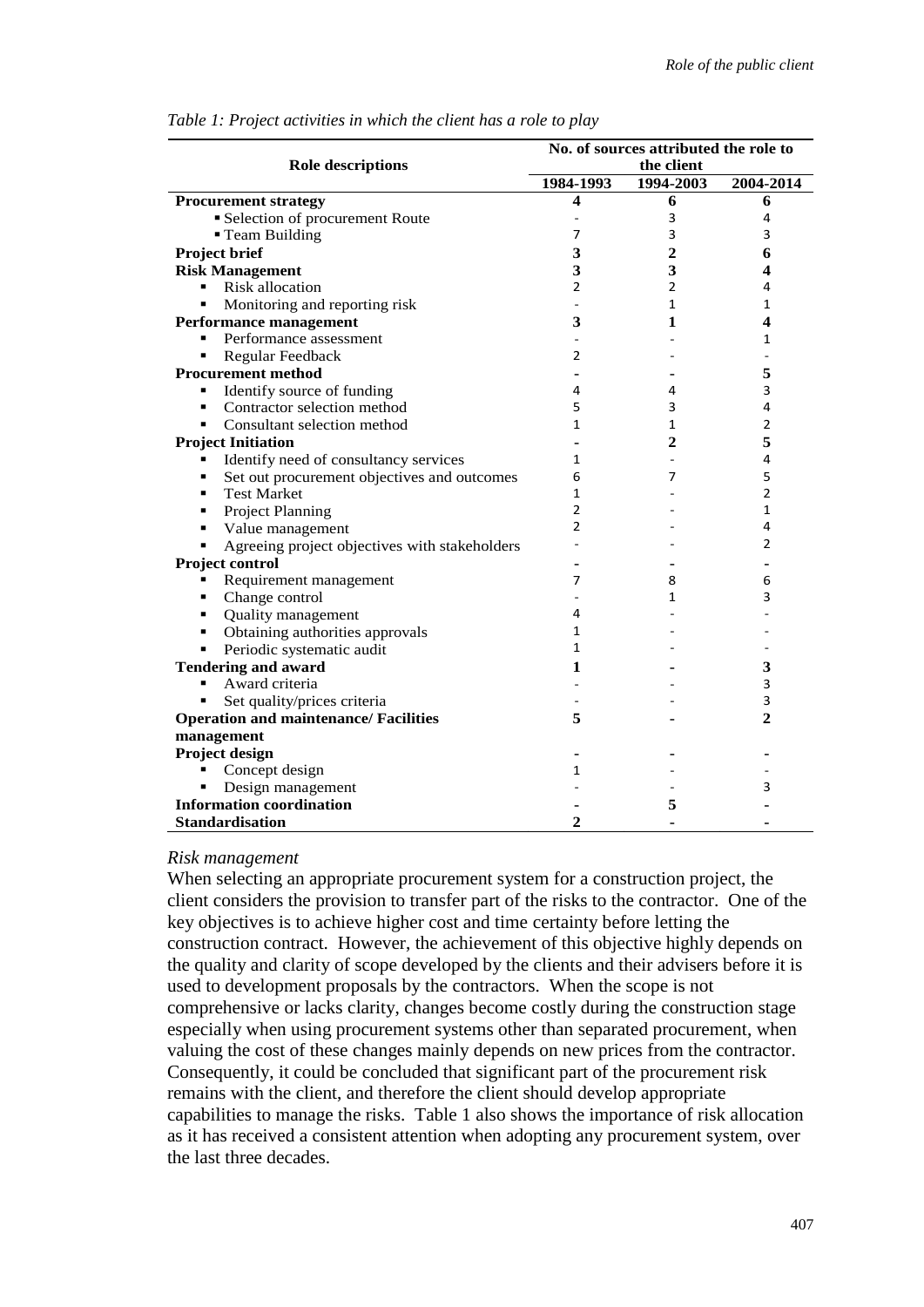#### *Performance management*

The review of three-decade literature on construction procurement suggests that time, cost and quality are still the three main performance criteria. It is often argued that the performance of different procurement systems tends to differ against the criteria. That is, a procurement system may exhibit a better performance than others for certain criteria. For example, PPP procurement tends to yield higher time and cost certainty, whereas other procurement systems such as separated system may provide better quality outcomes. Due to lack of actual data which enable an objective comparison between different systems, the performance of a system against the other is often estimated based on previous experience and past performance in different projects. This lack of performance data does not support learning in the construction industry. Since 1984, research has highlighted the importance of using feedback from previous project when developing new schemes. Nevertheless, evidence suggest that the construction sector still has not fully utilised lessons from the past, and therefore, to improve construction procurement, it needs to give greater attention in the development of not only information management but also utilising regular review in developing new knowledge and skills.

#### *Selection of procurement method*

The reviewed literature has consistently focussed on investigating three activities under procurement method, namely contractor selection method, consultant selection method and identifying source of funding. Amongst the three, contractor selection methods and criteria have been the focal point when deciding the most appropriate procurement method. The focus on the contractor selection criteria could be attributed to higher adoption of integrated procurement systems where the designers are mostly appointed by the main contractor. So contractor selection criteria take into consideration the consultant selection as well. The procurement funding strategy is an important element in the contractor selection evaluation especially when adopting PPP procurement systems. Additionally, it is also important for the client organisation when planning project cash flow in order to avoid delay that could be attributed to lack of funding from the client side.

### **Roles which have not been addressed consistently in the last three decades (1984- 2014**

In addition to client roles in the activities discussed above, there are roles which have not been addressed consistently in the last three decades. These roles are manifested in seven main activities, discussed below:

#### *Procurement initiation*

Procurement initiation was an area of research interest between 1984 and 1993, but it received less attention in the following decade (1994-2003) before gaining greater focus during the period 2004-2014. Despite this, the results presented in Table 1 show that settings out procurement objectives and outcomes continue to be the key issue of the procurement initiation. Public clients are facing this issue more than private ones due to the level of the stakeholder involvement and diversity in publicly funding projects. In contrast, private clients' procurement objectives and outcomes are arguably more stable and clearer.

#### *Project control*

Under project control, reviewed literature suggests the client has role to play in requirements management and change control. Requirements management is the most crucial task at any procurement system. Unclear requirements might delay the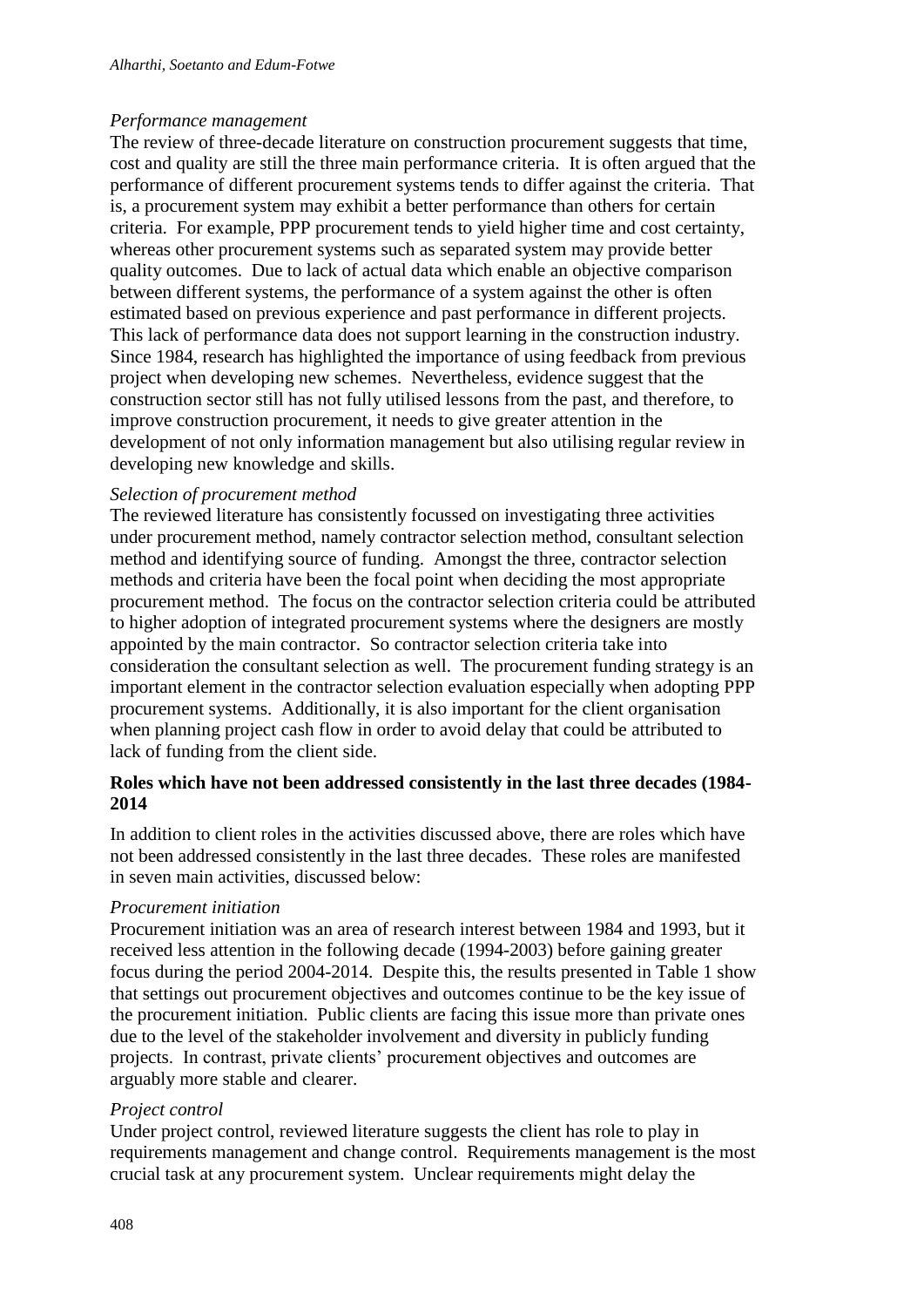procurement process, lengthen the negotiation period (in the case of PPP), and lead to changes at the project execution stages. As a consequence, controlling changes becomes a challenge to the project team and disagreement between the team members is likely to influence team relationship when each of the team members' interest has diverse priorities and objectives. The reviewed literature shows that requirements changes are one of the major causes of cost and time overrun and greater focus by the client organisation is required to control the project requirements over the procurement life cycle.

#### *Tendering and award*

Literature in the last decade (2003-2014) provides the client organisation with divers' evaluation and award frameworks which generates a range of quality criteria with different weights depending on complexity of the construction projects and client priorities. This indicates that client is interested in implementing value based award criteria rather than award based on lowest prices. Furthermore, the ratio of quality (performance) and price has been generally considered to determine estimates of 'value for money' when awarding contracts. The role of the client is mainly to determine evaluation criteria that support the procurement objectives and outcomes identified at the initiation stage.

#### *Operation and maintenance/facilities management*

The reviewed literature indicates that operation and maintenance/ facilities management received the greatest attention in research during the period from 1984 to 1993. None of the reviewed literature addressed operation and maintenance during the period from 1994 until 2003. However, some literature highlighted operation and maintenance recently during the last decade (Umar and Idrus, 2012). This difference of attention across three decades could be attributed to the adoption of PPP, where the operation and maintenance were pooled in one package with project design, construction and finance which are outsourced to the private sector. The lack of information of operation and maintenance create difficulties when assessing and justifying value for money of PPP system.

During the period from 1984 to 1993 the client was more involved in the operation and maintenances activities and most data were documented within the client organisation. In the case of PPP, client organisation has very limited access to operation and maintenance costs because all information is under the contractor custody.

#### *Project design*

The literature suggests a tendency to move away from separated procurement to the adoption of integrated procurement systems. In integrated system, the design should be the main responsibility of the main contractor. However, literature in the decade of 1984 to 1993 highlighted that the client has a role to play in early stages of design process (such as concept design stage), after the development of the brief. In a decade between 2003 and 2014, the emphasis of client role in the design process is even more pronounced with their significant responsibility in the design management. This requires a greater involvement of the client organisation, and the need to evaluate existing capabilities and develop them as appropriate to enable efficient fulfilment of the design management role.

#### *Information coordination*

The procurement in the construction industry heavily relies on the quality of information and efficiency in communicating information. At the same time, the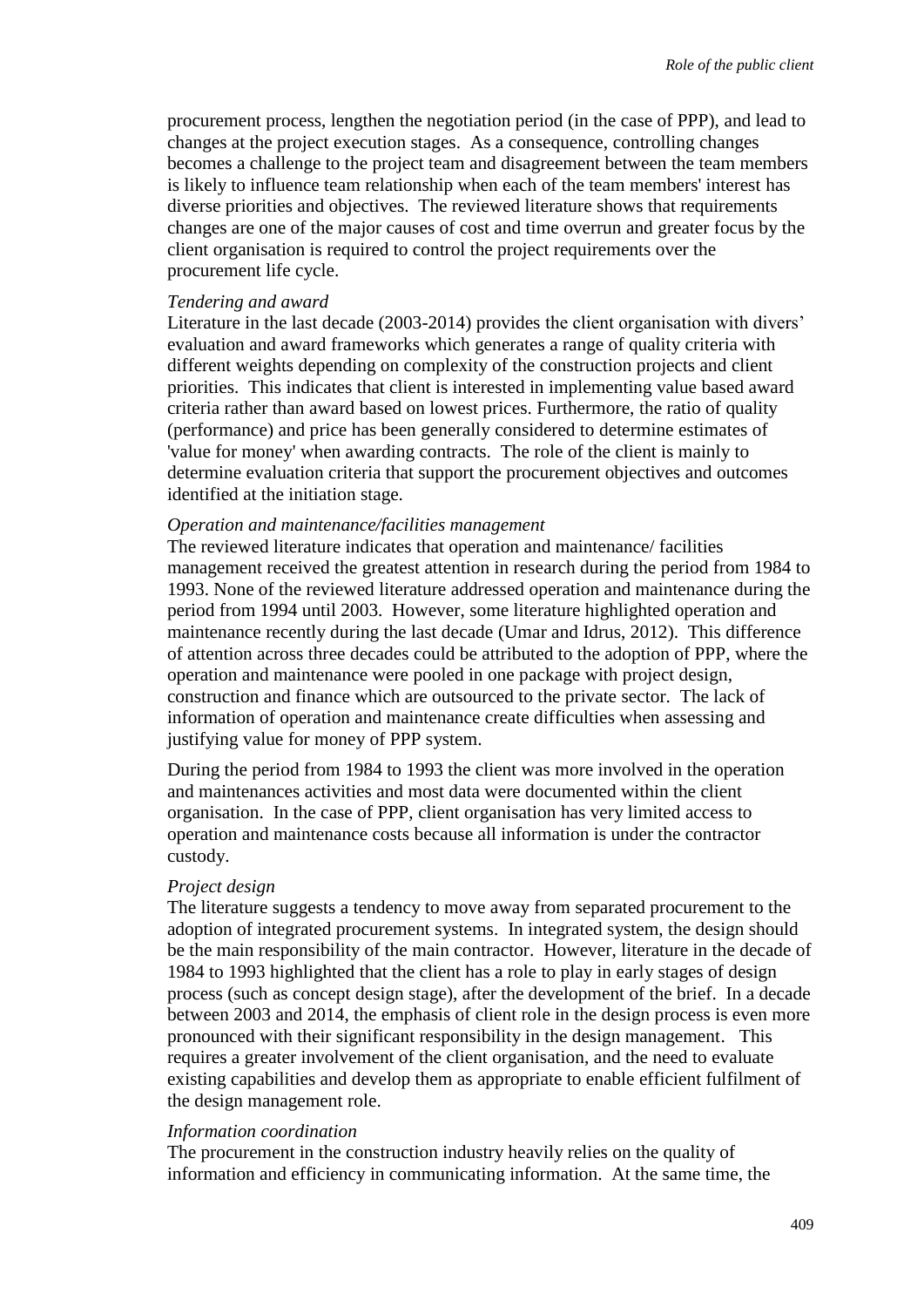construction procurement is becoming more complex due to increase in projects complexity, increase in the volume of information and technology development. With these changes, papers published during the last decade indicate less attention to investigate the improvement in the quality of information and efficiency in communicating and sharing information between participants.

### *Standardisation*

Consistency in organisations operations influence their performance by minimizing variations and wasting time on repeated work. Examples of areas to standardise in public construction procurement: government arrangements, repeated parts of procurement documents, procedures and methods, procurement policy. Standardisation is well recognized in other sectors like automotive sector. In contrast, it is argued that standardisation is difficult to be adopted in the construction due to complexity and one-off nature of construction projects. However, the review of sources published between 1984 and 1993 show that standardisation is one of the tasks which the client should have the key role, and therefore develop their capabilities. Last two decades show less interest in investigating the client role in standardising process and documentation. The client organisation remains a focal point in the construction sector and assessment of its role standardisation provide the client with indications of possible improvement. However, lack of recent studies requires furthers investigation that highlight: the level standardisation in the sector, the relationship between standardisation and procurement performance, possible standardisation and how the client could utilise standardisation to improve performance.

## **DISCUSSION**

The vast majority of published papers indicate close relationships between the roles of the client and the procurement performance. For example, implementing appropriate team selection methodology and team management increase the likelihood of better performance in the initial procurement process.

It is worth noting that research would seem to have spent greater attention to the roles related to the development of the procurement strategy and risk management, than to those under project brief and performance assessment. Here, the importance of having a clear and intensive project brief has been realised, but the determination of appropriate performance objectives, assessment criteria and methodology remains debatable and lacks consensus.

The outcome of the published papers analysis shows that there are critical elements within the client role which have been consistently addressed over the last three decades. In contrast, the emphasis of seven out of twelve roles varies across activities and time period. The general trend indicates greater direction toward studying specific tasks or activities within some roles such as the procurement initiation role. However, after high focus on studying roles like operation and maintenance and quality control during the period between 1983 and 1994, these roles received less attention during the period between 1994 and 2014. The causes of the changes could be as a result of the client achieved maturity within these roles or other roles become first priority to researchers. How the clients are considering and prioritising various roles highlighted over the period between 1984 and 2014 is questionable. Further investigation of the level of clients' involvement within these roles requires direct interaction with construction procurement main participants, i.e. clients, consultants and contactors.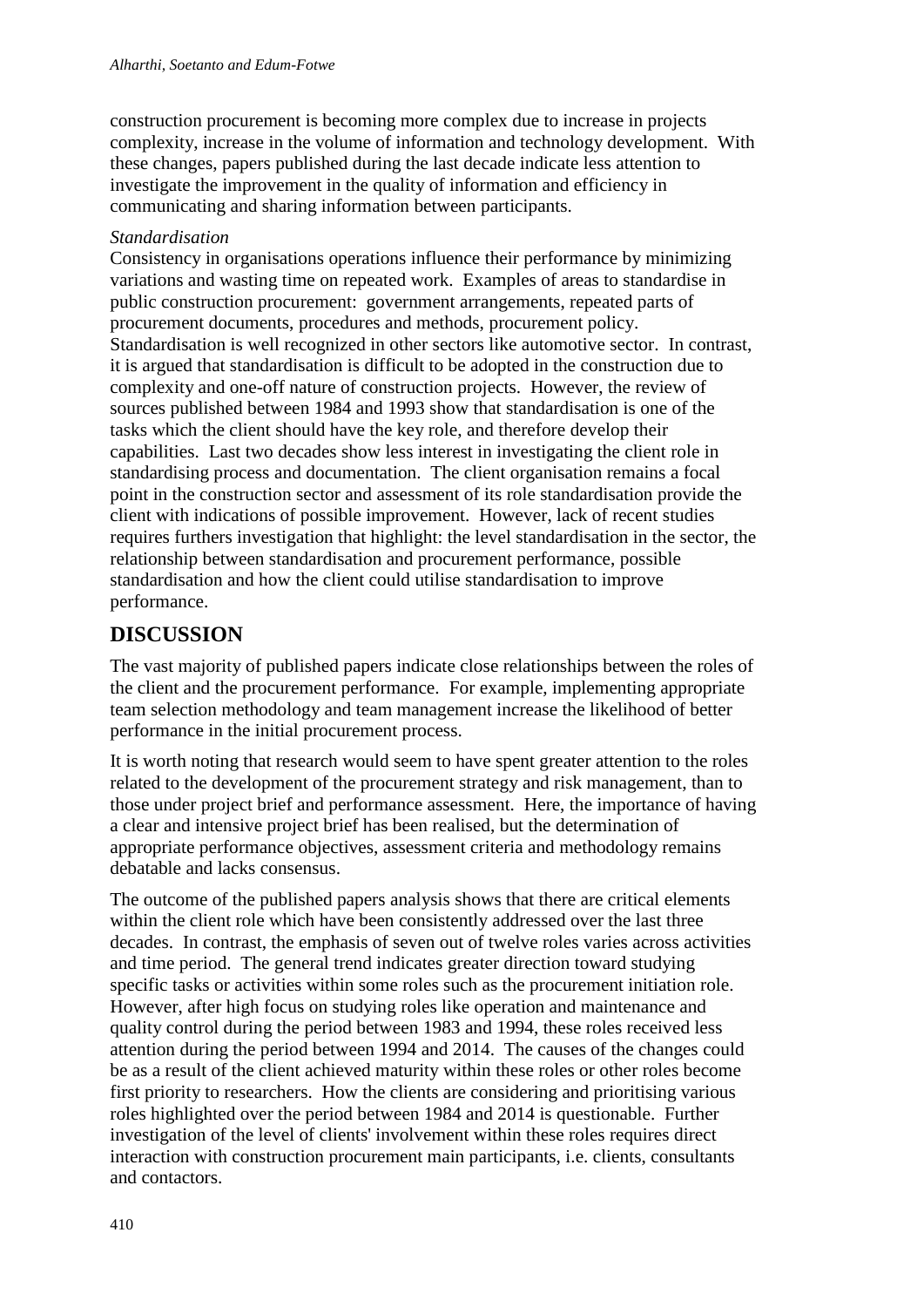### **CONCLUSIONS**

Based on a thorough review of literature, this research has catalogued activities in the procurement process, in which the client should exercise appropriate roles to ensure successful projects. The roles of the client have been identified across literature covering three decades, which provide a sound basis for analysing different emphasis that they have received. The findings suggest that the emphasis varies across activities and time periods. Client roles in some activities have been consistently addressed, highlighting their importance. Although client roles in other activities have not been consistently addressed, it does not mean that the clients do not exercise their roles in these activities. Instead, they are just less important than others. This is particularly the case for client roles in, for example, information coordination, quality management and standardisation. Although there has been a tendency to adopt integrated procurement systems over the last three decades, the correlation between client role and integrated procurement systems is not conclusive, due to lack of continuity of literature which addressed client roles in the integrated systems. This review has raised further questions: how the role can be defined? What are the relationships between client roles and procurement systems? What are the capabilities to support the client to undertake their roles, and how can they be assessed? Should the client possess all the capabilities? What are the measures of success? It could be argued that satisfactory fulfilment of these roles provide a sound basis for the development of an integral solution that enable efficient involvement in the development of the construction scheme and simultaneously ensure progressive performance in the construction procurement. These are the subject of further investigation.

### **REFERENCES**

- Cabinet Office. (2014), New Models of Construction Procurement, Retrieved from: https://www.gov.uk/government/uploads/system/uploads/attachment\_data/file/283328 /New\_Models\_of\_Construction\_Procurement\_Introduction.pdf.
- Cooper, H (2010) *"Research Synthesis and Meta-Analysis: A Step-by-Step Approach"*. 4th ed. California: SAGE Publications Inc.
- HM Treasury. (2012), A new approach to public private partnerships, Retrieved from: https://www.gov.uk/government/uploads/system/uploads/attachment\_data/file/205112 /pf2\_infrastructure\_new\_approach\_to\_public\_private\_parnerships\_051212.pdf.
- International organisation of standardisation (2011) Construction procurement policies, strategies and procedure, BS ISO 10845-2:2011.
- Bankvall, L, Bygballe, L E, Dubois, A, and Jahre, M (2010) Interdependence in supply chains and projects in construction. *"Supply Chain Management: An International Journal"*, **15**(5), 385–393.
- Cartlidge, D (2004) *"Procurement of built assets"*. Oxford: Elsevier's Science and Technology.
- Cohen, S., and Eimicke, W. B. (2008), *"The Responsible Contract Manager: Protecting the Public Interest in an Outsourced World"*. Georgetown University Press.
- Griffiths, F. (1989). Project contract strategy for 1992 and beyond. *"International Journal of Project Management"*, **7**(2). Retrieved from http://www.sciencedirect.com/science/article/pii/0263786389900197